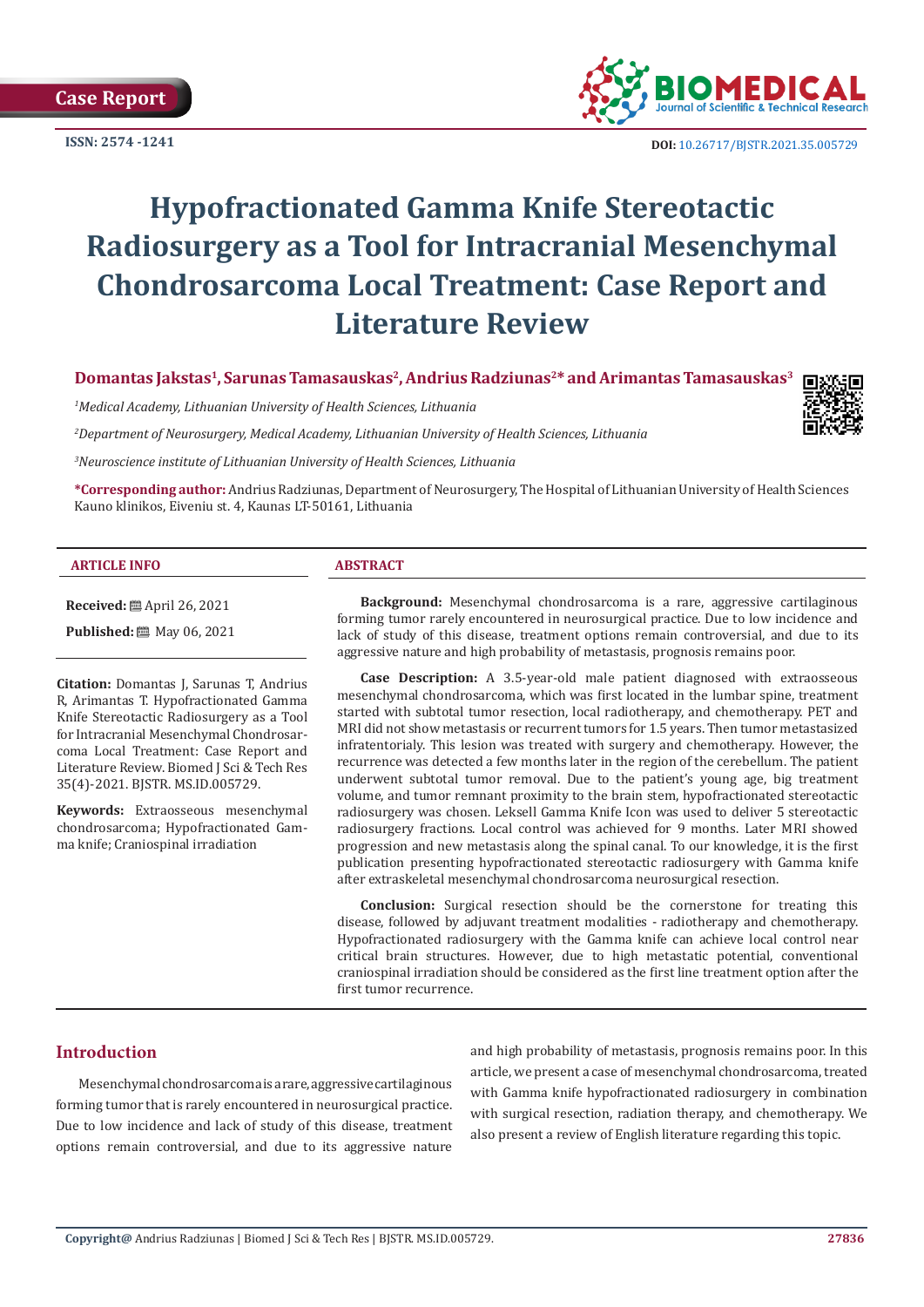# **Case Report**

# **History and Physical Examination**

A 5-year-old male patient was admitted to the neurosurgery department, complaining of slight gait instability and weakness on the body's right side. The patient was previously treated in another institution for extraosseous mesenchymal chondrosarcoma, which was first located in the L3-L4 segments of the lumbar spine. Treatment included subtotal tumor resection, local radiotherapy, and chemotherapy. PET and MRI did not show metastasis or recurrent tumors for 1.5 years. Later, the tumor metastasized infratentorialy to the region of the right cerebellar hemisphere and right inferior cerebellar peduncle. This lesion was treated with a combined method of surgery and chemotherapy. However, the pathological process was detected a few months later in the region of the cerebellum.

Upon admission to our department, the patient was alert, well orientated with normal physical findings. Neurological examination found that the patient exhibited gait disturbances and a slight instability and a medial deviation of the left foot while walking, and weakness on the body's right side. No other pathological findings were found upon initial neurological examination. Magnetic resonance imaging demonstrated a new large lesion in the right cerebellar hemisphere, measuring 25x16x27mm, and increased the previously managed lesion around the brainstem, measuring 13x19x11mm. After the introduction of Gadolinium-based contrast material, both lesions were contrast-enhanced with minimal perifocal edema (Figure 1).



**Figure 1:** Brain MRI 3 months after first tumor resection. New metastasis in the right cerebellar hemisphere (white arrow), and progression of the previously resected tumor (blue arrow).

A decision was made to attempt a maximum safe resection of the lesions and afterward, administer adjuvant radiosurgical treatment employing Gamma Knife for the tumor and postoperative fossa remnants. The patient underwent tumor removal via suboccipital medial osteoplastic craniotomy in the posterior fossa. The tumor was excised within the visible margins from the dorsal side of the cerebrospinal portion of the medulla oblongata, the left premedullary cistern that it had invaded right premedullary cistern and right cerebellar hemisphere, as well as from other critical neurovascular structures. After the resection patient exhibited a mild right hemiparesis with no cranial nerve deficits.

Microscopic examination of the tumor specimen revealed spindle-shaped atypical cells, with polymorphic oval nuclei and frequent mitosis. The immunohistochemical examination demonstrated that the neoplastic cells react heavily with vimentin CD99 and INI-1, GFAP, and some cells demonstrated positivity with S-100 and SOX-10, which is consistent with the diagnosis of mesenchymal chondrosarcoma. The aggressive nature of this tumor can be illustrated by the fact that the MRI used for planning the Gamma knife procedure revealed visible growth of the neoplasm near the resection cavity and progression down the spinal canal in just 10 days after postoperative MRI (Figure 2).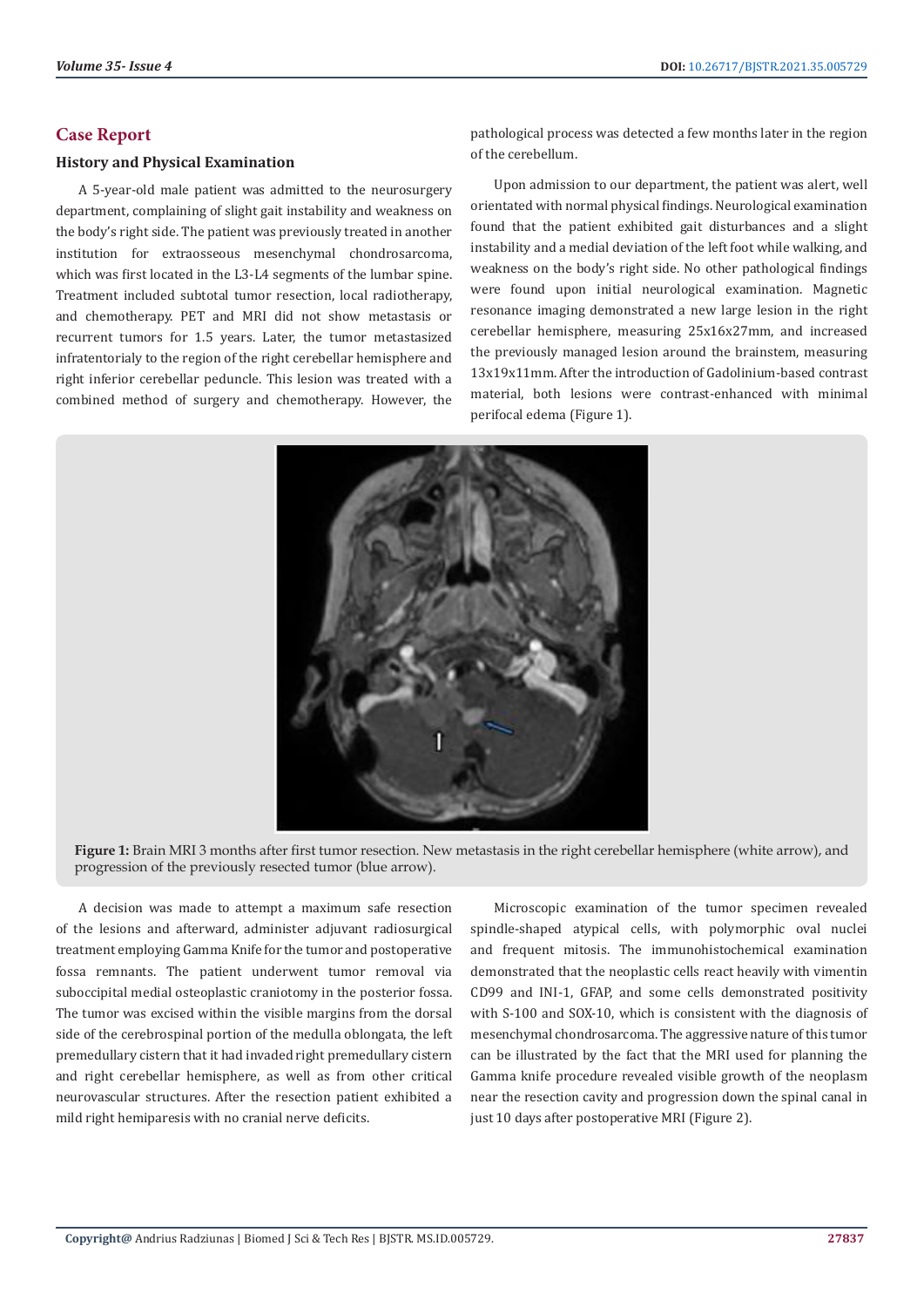

**Figure 2:** A) Brain MRI after the second surgery. B) Brain MRI 10 days later after tumor removal. Growth of the neoplasm near the resection cavity. Yellow line marks 55% isodose.

## **Radiosurgery and Outcomes**

Due to the patient's young age, big treatment volume, and tumor proximity to the brain stem, hypofractionated stereotactic radiosurgery was chosen. Leksell Gamma Knife Icon® (Elekta Instruments, AB, Sweden) was used to deliver 5 stereotactic radiosurgery fractions to the neoplasm remnants, the tumor bed itself, and the tumor progression area.

Due to the young age, the patient was in general anesthesia during MRI scanning and every radiosurgical session. A thermoplastic mask was formed and used combined with a rigid cervical collar to stabilize and replicate head and neck position during every fraction. CBCT and patient repositioning were made to maximize the cervical part match and minimize the probability of spinal cord movement in the stereotactical treatment field. Five fractions marginal dose was 22.5Gy at the 55% prescription isodose. The target volume was  $14.86 \text{ cm}^3$ , and the prescription isodose volume was 16.86 cm3. The coverage, the selectivity, the Paddick, and the gradient index were 0.96, 0.56, 0.858, and 2.95, respectively. 171 isocenters were used, including composite shots. The  $0.1 \text{ cm}^3$  of brain stem received 23.8 Gy.

After 2 months patient showed an improvement of rightside hemiparesis. MRI examination revealed that the previously found contrast-enhancing lesions in the posterior fossa were no longer detectable, linear enhancement around the brain stem was decreased (Figure 3). However, there were multiple spinal intradural lesions. Therefore, the patient underwent additional chemotherapy and radiotherapy. 9 months after treatment, MRI examinations showed progression and new metastasis along the spinal canal: the cervical spine and thoracolumbar segments. However, no new metastasis or progression was detected in the area treated with hypofractionated stereotactic radiosurgery.

# **5. Discussion**

Mesenchymal chondrosarcoma is a sporadic, highly aggressive malignant tumor, accounting for 13.3% to 16.2% of all chondrosarcomas and 0,16% of all intracranial tumors [1,2]. Dahlin and Henderson first described it in 1962 [3]. These neoplasms are usually found in the craniospinal meninges [4], usually affecting patients in their second or third decade of life, more frequently occurring in females [5]. Although the exact pathogenesis of this tumor remains unknown, due to its intimate relationship with the meninges, the dura matter is considered to be the site of origin of this neoplasm [6], with some theories proposing that the potential sources might be the embryonal cartilage in both the fibroblasts and the dura, meningeal fibroblasts, and the dural multipotent mesenchymal cells [7,8].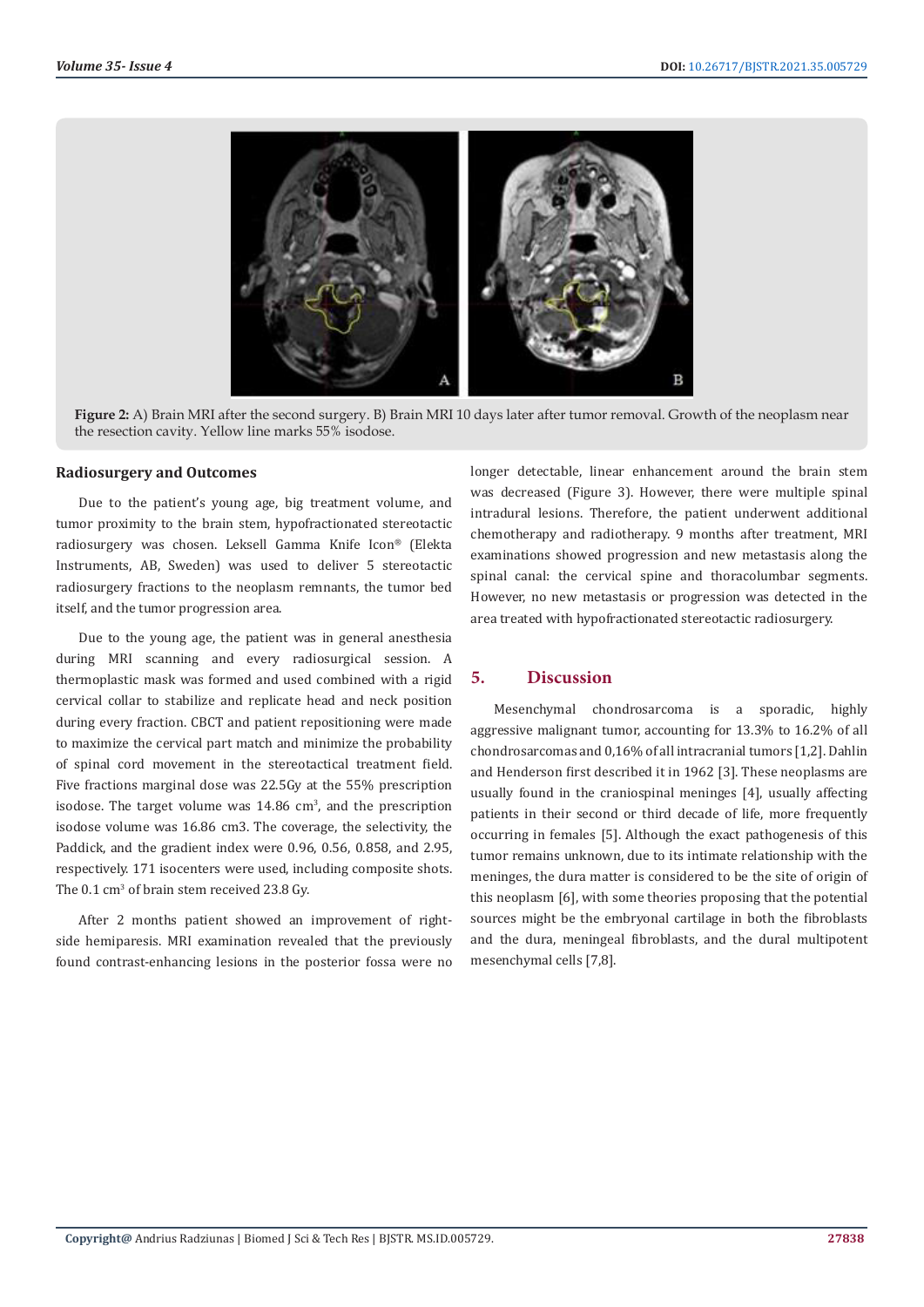

**Figure 3:** A) Postoperative MRI. B) MRI before stereotactic radiosurgery. C) MRI 2 months after the second surgery. Previously found contrast-enhancing lesions in the posterior fossa were no longer detectable, linear enhancement around the brain stem decreased. Yellow line marks 55% isodose.

Histologically, mesenchymal chondrosarcoma is characterized by a bimorphic pattern consisting of small, round, undifferentiated cells and spaces of mature, well-formed hyaline cartilage [9]. At the same time, upon macroscopic examination, this tumor is often seen smooth, firm on palpation masses of various colors, ranging from grey to red [10]. Mesenchymal chondrosarcoma can also be diagnosed by performing immunohistochemical analysis. Using this method, the tumor's mesenchymal components are positive for CD99, vimentin, and Leu7, while the cartilaginous portion is positive for S100 [11]. Clinically these tumors present with symptoms caused by increased intracranial pressure or the compression of adjacent neurological structures. Frequent symptoms include a progressive history of headache, third cranial nerve palsy, and decreased vision [12]. Due to the low incidence, the mesenchymal chondrosarcoma is often studied together with the classical chondrosarcoma. However, these tumors have numerous clinical differences. In their retrospective analysis of 74 patients (13 MSC, 61 CCS), Ma and colleagues found that the mesenchymal type was associated with a younger age of the patient, higher tumor volume. They also found that the mesenchymal variant was less often located at the skull base [13].

Besides, the mesenchymal chondrosarcoma is often associated with poor prognosis compared to the classical variant. In their systematic review of 560 patients, Bloch and colleagues found that patients who had the mesenchymal chondrosarcoma exhibited a high recurrence rate (63% vs. 16% after a median follow up at 60 months) when compared with the classical variant (2). Similarly, Ma et al. [13] report a significantly shorter progressionfree survival after 5 years (49% for MSC vs. 67,3% for CCS) [13]. This tumor also has a high metastatic potential, with the most frequent areas of spreading being the lumbar vertebrae, heart, ribs, and various intraabdominal structures [14]. The cornerstone for treating both classical and mesenchymal chondrosarcoma should be maximum safe tumor resection to obtain biopsy material and achieve cytoreduction.

However, a gross total resection is often difficult to achieve because of the tumor's proximity to the nearby critical neurovascular structures [15]. Radical surgery can be associated with increased morbidity. Sekhar et al. have reported 22 cases of chondrosarcoma patients who underwent radical resection. 41 % of these patients have developed new cranial neuropathies after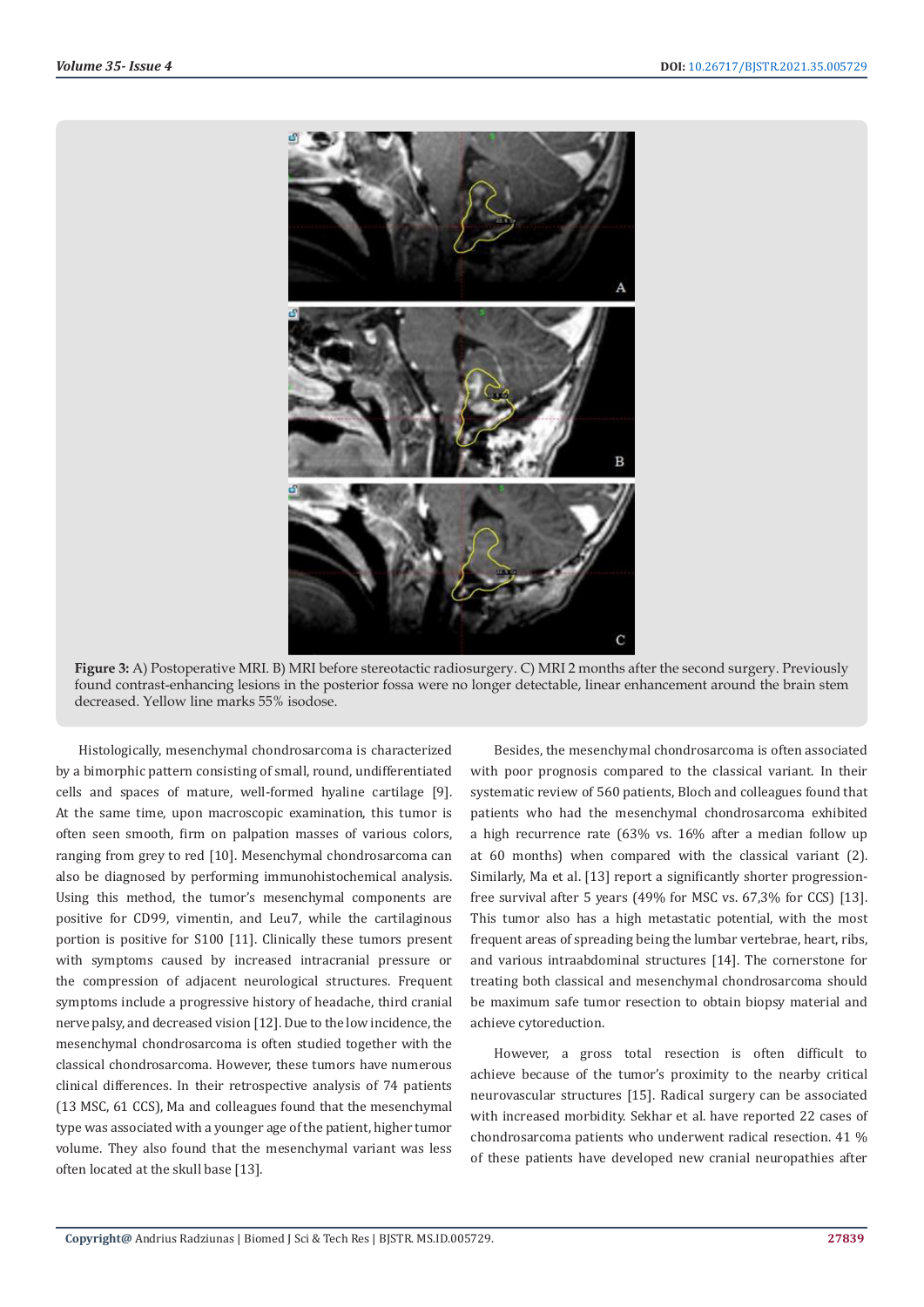surgery [16]. Similarly, Samii et al. [17] reported that after surgical resection, 25% had new cranial nerve deficits [17]. Therefore, some authors argue that maximum safe tumor resection and adjuvant radiotherapy for the tumor remnants is the preferred approach for both classical and mesenchymal chondrosarcoma [18]. Some authors suggest adjuvant radiotherapy even after radical resection was achieved due to the aggressive nature of mesenchymal chondrosarcoma [19]. Although there are no studies published on this topic exclusively, and the vast majority of information is from case reports, stereotactic radiosurgery with Gamma knife is a feasible management option for mesenchymal chondrosarcoma local control.

However, due to the rarity of mesenchymal chondrosarcoma, there have been no studies that tried to evaluate the effectiveness of GKS while treating mesenchymal chondrosarcoma, although some authors have reported the use of gamma knife surgery for this neoplasm with optimistic results (Table 1). Xiao et al. [20] and Wakabayashi et al. [21] both reports using Gamma Knife radiosurgery, with good local control and no recurrence after 6-30 months. Förander et al. [22] reports a good local control in the site of surgical resection after treatment with GKS, however the authors report out of field growth after 26 months follow up. On the contrary Inenaga et al. [4] reports local growth of the tumor in the treated site, after 6 months. This complex disease is treated with other adjuvant treatment modalities, such as Linac radiosurgery, proton beam therapy and conventional radiotherapy (Table 2). Most of the information regarding other adjuvant modalities for treating mesenchymal chondrosarcoma comes from case reports. Yassa et al. [23] and Anvari et al. [24] both report the use of conventional radiotherapy in the resection cavity with no recurrence after 12-60 months.

| Table 1: Characteristics in published studies and case reports of mesenchymal chondrosarcoma treated with GKS. |  |  |
|----------------------------------------------------------------------------------------------------------------|--|--|
|----------------------------------------------------------------------------------------------------------------|--|--|

| Reference                  | Patient's age and<br><b>sex</b> | <b>Tumor site</b> | <b>Tumor size</b>              | <b>Marginal dose</b>                                                | F/U     | <b>Result</b>       |
|----------------------------|---------------------------------|-------------------|--------------------------------|---------------------------------------------------------------------|---------|---------------------|
| Xiao et al. [21]           | 23 y.o, M                       | Posterior fossa   | $5.7 \times 4.7 \times 5.2$ cm | N/A                                                                 | 30 Mths | No recurrence       |
| Wakabayashi et al.<br>[22] | 22 y.o. F                       | Lateral ventricle | N/A                            | N/A                                                                 | 6 Mths  | No recurrence       |
| Inenaga et al. [4]         | 21 v.o. M                       | Sellar region     | N/A                            | 30 Gy 50% isodose                                                   | 6 Mths  | Local recurrence    |
| Förander et al. [20]       | 36 y.o, F                       | Falx              | 4.6 cm <sub>3</sub>            | Fractionated EBRT<br>to the tumor area.<br>SRS 18 Gy 48%<br>isodose | 26 Mths | Out of field growth |

N/A – not available, F/U – followup, Mths- months, M- male, F- female.

| Table 2: Characteristics in published case reports of mesenchymal chondrosarcoma being treated with radiation modalities. |  |  |  |  |  |
|---------------------------------------------------------------------------------------------------------------------------|--|--|--|--|--|
|---------------------------------------------------------------------------------------------------------------------------|--|--|--|--|--|

| Reference                 | Patient's age<br>and sex | <b>Tumor site</b>                                        | <b>Tumor size</b><br>(cm) | Dosage and modality                                                                                                       | <b>Rt</b> site                                | F/O      | <b>Result</b>                                                                             |
|---------------------------|--------------------------|----------------------------------------------------------|---------------------------|---------------------------------------------------------------------------------------------------------------------------|-----------------------------------------------|----------|-------------------------------------------------------------------------------------------|
| Lin et al. $[24]$         | 21 y.o, female           | Right tentorium                                          | 2,8x2x2,7                 | Conventional RT. 36 Gy<br>-20 fractions                                                                                   | Cranio-spinal                                 | 6 mths   | No recurrence                                                                             |
| Shabani et al.<br>$[25]$  | 23 y.o, F                | Right parietal                                           | 6,7x4,4x5,7               | Proton beam therapy.<br>70 Gv                                                                                             | Resection cavity                              | 35 mths  | Died of disease                                                                           |
| Yassa et al. [26]         | 44 y.o, M                | Right<br>cerebellum                                      | N/A                       | Conventional RT. 54 Gy<br>30 fractions daily.                                                                             | Resection cavity                              | 60 mths  | No recurrence                                                                             |
| La Spina et al.<br>$[27]$ | 14 y.o, F                | Right posterior<br>fossa                                 | 7x6,3x3,3                 | Hyperfractionated RT:<br>a daily dose of 3,120<br>cGy on the brain and a<br>boost of 3,120 cGy to<br>the posterior fossa. | Whole brain and<br>a boost to post.<br>fossa. | 24 mths  | No recurrence                                                                             |
| Merimsky et al.<br>[28]   | 33 y.o, F                | Temporal lobe                                            | N/A                       | Conventional RT. 50 Gy,<br>25 fractions                                                                                   | Resection cavity                              | 12 mths  | Died of disease                                                                           |
| Nozaki et al.<br>$[29]$   | 15 y.o, M                | Jugular foramen                                          | 3x4x5                     | Linac radiosurgery.<br>marginal -13 Gy Max<br>dose -26 Gv.                                                                | Residual mass                                 | 35 mths  | No recurrence                                                                             |
| Anvari et al. [30]        | 29 v.o. M                | Left<br>frontoparietal<br>region                         | 4x3,5x3,5                 | Conventional RT. 60 Gy                                                                                                    | Resection cavity                              | 12 mths  | No recurrence                                                                             |
| Murakami et al.<br>[23]   | 18 y.o, M                | Cavernous<br>sinus, anterior<br>and middle<br>skull base | N/A                       | SRS 15 Gy. Additional<br>multiple SRT and SRS<br>$(18 - 45 \text{ Gy})$                                                   | Resection cavity<br>and residual<br>tumor     | 125 mths | 30 mths after initial<br>surgery and SRS -<br>recurrence 125 mths<br>- tumors controlled. |

N/A – not available, F/U – followup, Mths- months, M- male, F- female.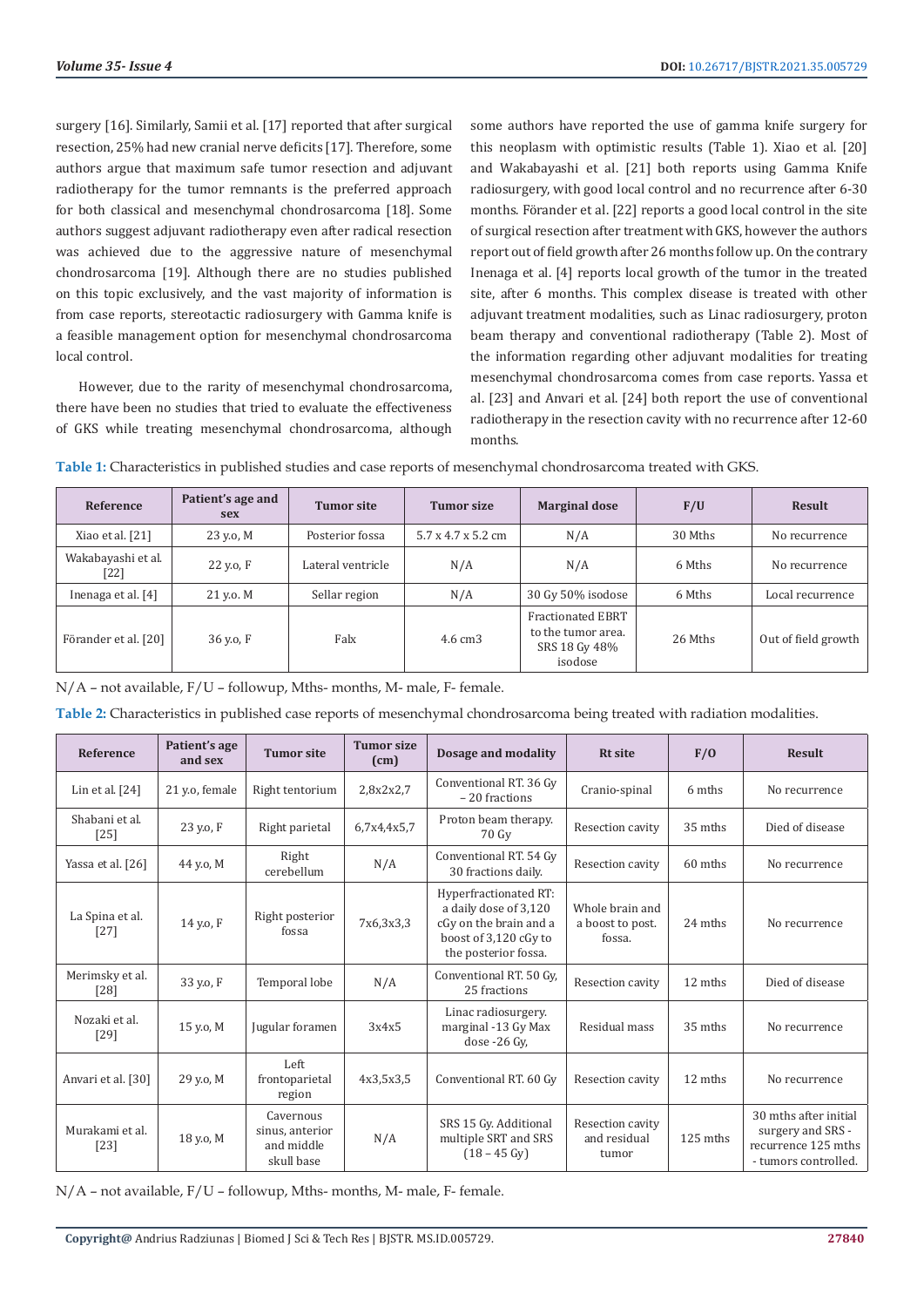Similarly, Lin et al. [25] has reported using conventional radiotherapy in the cranio-spinal region with no tumor recurrence after 6 months. Some authors report the use of hyperfractionated radiotherapy with boost and Linac stereotactic radiosurgery with no recurrence after treatment for up to 35 months [26,27]. Despite successful use of proton therapy in treating classical chondrosarcoma [28] this treatment strategy was not successful in the case of mesenchymal chondrosarcoma and the patient died of disease. However, a sole case report cannot determine the effectiveness of proton beam therapy, therefore this question requires more research. Murakami and colleagues [29] report the case in which multiple treatments were used in treating a patient with this complex disease. After combination of multiple surgical, SRS, RT and chemotherapy sessions, tumor control was achieved after 125 months following the initial surgery. As there is still no golden standard for mesenchymal chondrosarcoma treatment it is up to multidisciplinary teams to decide the best way to treat patient after surgery according to its age, functional status, existence of metastasis and tumor site. Usage of conventional radiotherapy, proton beam therapy, stereotactic radiosurgery, or combinations of these treatments is a necessity to control recurrence and progression of this disease [30,31].

Due to the big tumor and postoperative cavity volume near critical structures, we used hypofractionated radiosurgery. We achieved good local control for 9 months, but conventional RT had to be used due to multiple metastases outside our target volume. In our opinion, hypofractionated radiosurgery with a Gamma knife can be administered as a tool just for local control of mesenchymal chondrosarcoma. However, due to high metastatic potential, conventional craniospinal irradiation should be considered as a first-line treatment option after first tumor recurrence despite patient age.

# **Conclusion**

Mesenchymal chondrosarcoma remains a significant management challenge with a poor prognosis due to its rarity and aggressive nature. Surgical resection should be the cornerstone for treating this disease, followed by adjuvant treatment modalities such as radiotherapy and chemotherapy. To our knowledge, it is the first publication presenting hypofractionated stereotactic radiosurgery with Gamma knife, after extraskeletal mesenchymal chondrosarcoma neurosurgical resection. Hypofractionated radiosurgery with a Gamma knife can achieve good local control. However, conventional craniospinal irradiation should be considered the first-line treatment option after the first tumor recurrence due to high metastatic potential.

### **References**

1. [Raza SM, Gidley PW, Meis JM, Grosshans DR, Bell D, et al. \(2017\)](https://pubmed.ncbi.nlm.nih.gov/28368506/)  [Multimodality treatment of skull base chondrosarcomas: the role of](https://pubmed.ncbi.nlm.nih.gov/28368506/)  [histology specific treatment protocols. Neurosurgery 81\(3\): 520-530.](https://pubmed.ncbi.nlm.nih.gov/28368506/)

- 2. [Bloch OG, Jian BJ, Yang I, Han SJ, Aranda D, et al. \(2009\) A systematic](https://www.ncbi.nlm.nih.gov/pmc/articles/PMC3795514/) [review of intracranial chondrosarcoma and survival. J Clin Neurosci](https://www.ncbi.nlm.nih.gov/pmc/articles/PMC3795514/) [16\(12\): 1547-1551.](https://www.ncbi.nlm.nih.gov/pmc/articles/PMC3795514/)
- 3. [Dahlin DC, Henderson ED \(1962\) Mesenchymal chondrosarcoma.](https://pubmed.ncbi.nlm.nih.gov/13883114/) [Further observations on a new entity. Cancer 15: 410-417.](https://pubmed.ncbi.nlm.nih.gov/13883114/)
- 4. [Inenaga C, Morii K, Tamura T, Tanaka R, Takahashi H \(2003\) Mesenchymal](https://pubmed.ncbi.nlm.nih.gov/12910404/) [chondrosarcoma of the sellar region. Acta Neurochirurgica \(Wien\)](https://pubmed.ncbi.nlm.nih.gov/12910404/) [145\(7\): 593-597.](https://pubmed.ncbi.nlm.nih.gov/12910404/)
- 5. N Sadashiva, A Sharma, D Shukla, P Rajalakshmi, A Mahadevan, et al. (2016) Intracranial extraskeletal mesenchymal chondrosarcoma. World Neurosurg 95: 618.e1-618.e6.
- 6. [M Salvati, E Caroli, A Frati, M Piccirilli, A Agrillo, et al. \(2005\) Central](https://europepmc.org/article/med/16110767) [nervous system mesenchymal chondrosarcoma. J Exp Clin Cancer Res](https://europepmc.org/article/med/16110767) [24\(2\): 317-324.](https://europepmc.org/article/med/16110767)
- 7. [GRI Harsh, CB Wilson \(1984\) Central nervous system mesenchymal](https://pubmed.ncbi.nlm.nih.gov/6539815/) [chondrosarcoma: Case Report. J Neurosurg, 61\(2\): 375-381.](https://pubmed.ncbi.nlm.nih.gov/6539815/)
- 8. [GC Steiner, JM Mirra, PG Bullough \(1973\) Mesenchymal chondrosarcoma.](https://pubmed.ncbi.nlm.nih.gov/4356483/) [A study of the ultrastructure. Cancer 32\(4\): 926-939.](https://pubmed.ncbi.nlm.nih.gov/4356483/)
- 9. [Frezza AM, Cesari M, Baumhoer D, Biau D, Bielack S, et al. \(2015\)](https://pubmed.ncbi.nlm.nih.gov/25529371/) [Mesenchymal chondrosarcoma: Prognostic factors and outcome in 113](https://pubmed.ncbi.nlm.nih.gov/25529371/) [patients. A European Musculoskeletal Oncology Society study. Eur J](https://pubmed.ncbi.nlm.nih.gov/25529371/) [Cancer 51\(3\): 374-381.](https://pubmed.ncbi.nlm.nih.gov/25529371/)
- 10. [RC Heros, AJ Martinez, HS Ahn \(1980\) Intracranial mesenchymal](https://pubmed.ncbi.nlm.nih.gov/7434199/) [chondrosarcoma. Surg Neurol 14\(4\): 311-317.](https://pubmed.ncbi.nlm.nih.gov/7434199/)
- 11. [JS Rachel, SG David, G Richard, DD Howard \(2011\) Mesenchymal](https://meridian.allenpress.com/aplm/article/136/1/61/65066/Mesenchymal-Chondrosarcoma-Clinicopathologic-Study) [chondrosarcoma: clinicopathologic study of 20 cases. Arch Pathol Lab](https://meridian.allenpress.com/aplm/article/136/1/61/65066/Mesenchymal-Chondrosarcoma-Clinicopathologic-Study) [Med 136\(1\): 61-75.](https://meridian.allenpress.com/aplm/article/136/1/61/65066/Mesenchymal-Chondrosarcoma-Clinicopathologic-Study)
- 12. [Bhardwaj S, Sharma A, Sharma A \(2020\) Mesenchymal Chondrosarcoma](https://www.ncbi.nlm.nih.gov/pmc/articles/PMC7195971/) [of the Brain with Metastasis: A Case Report with Literature Review. J](https://www.ncbi.nlm.nih.gov/pmc/articles/PMC7195971/) [Neurosci Rural Pract 11\(2\): 344-348.](https://www.ncbi.nlm.nih.gov/pmc/articles/PMC7195971/)
- 13. [Ma X, Meng G, Wang K, Li D, Wang L, et al. \(2019\) The Differences](https://pubmed.ncbi.nlm.nih.gov/30415056/) [Between Intracranial Mesenchymal Chondrosarcoma and Conventional](https://pubmed.ncbi.nlm.nih.gov/30415056/) [Chondrosarcoma in Clinical Features and Outcomes. World Neurosurg](https://pubmed.ncbi.nlm.nih.gov/30415056/) [122: e1078- e1082.](https://pubmed.ncbi.nlm.nih.gov/30415056/)
- 14. [Cho BK, Chi JG, Wang KC, Chang KH, Choi K S \(1993\) Intracranial](https://pubmed.ncbi.nlm.nih.gov/8252523/) [mesenchymal chondrosarcoma: a case report and literature review.](https://pubmed.ncbi.nlm.nih.gov/8252523/) [Childs Nerv Syst 9\(05\): 295-299.](https://pubmed.ncbi.nlm.nih.gov/8252523/)
- 15. [Wang K, Ma XJ, Guo TX, Wang L, Li D, et al. \(2018\) Intracranial](https://www.sciencedirect.com/science/article/abs/pii/S1878875018310222) [Mesenchymal Chondrosarcoma: Report of 16 Cases. World Neurosurg](https://www.sciencedirect.com/science/article/abs/pii/S1878875018310222) [116: e691-e698.](https://www.sciencedirect.com/science/article/abs/pii/S1878875018310222)
- 16. [Sekhar LN, Pranatartiharan R, Chanda A, Wright DC \(2001\) Chordomas](https://thejns.org/focus/view/journals/neurosurg-focus/10/3/foc.2001.10.3.3.xml) [and chondrosarcomas of the skull base: results and complications of](https://thejns.org/focus/view/journals/neurosurg-focus/10/3/foc.2001.10.3.3.xml) [surgical management. Neurosurg Focus 10\(3\): E2.](https://thejns.org/focus/view/journals/neurosurg-focus/10/3/foc.2001.10.3.3.xml)
- 17. [Samii A, Gerganov V, Herold C, Gharabaghi A, Hayashi N, et al. \(2009\)](https://link.springer.com/article/10.1007/s10143-008-0170-4) [Surgical treatment of skull base chondrosarcomas. Neurosurg Rev 32:](https://link.springer.com/article/10.1007/s10143-008-0170-4) [67-75.](https://link.springer.com/article/10.1007/s10143-008-0170-4)
- 18. [Kan Z, Li H, Zhang J, You C \(2012\) Intracranial mesenchymal](https://pubmed.ncbi.nlm.nih.gov/22731866/) [chondrosarcoma: case report and literature review. Br J Neurosurg](https://pubmed.ncbi.nlm.nih.gov/22731866/) [26\(6\): 912-914.](https://pubmed.ncbi.nlm.nih.gov/22731866/)
- 19. [Bosma JJ, Kirollos RW, Broome J, Eldridge PR \(2001\) Primary intradural](https://pubmed.ncbi.nlm.nih.gov/11220388/) [classic chondrosarcoma: Case report and literature review. Neurosurgery](https://pubmed.ncbi.nlm.nih.gov/11220388/) [48\(2\): 420-423.](https://pubmed.ncbi.nlm.nih.gov/11220388/)
- 20. [Xiao A, Z Li, X He, C You \(2014\) A rare tentorial mesenchymal](https://pubmed.ncbi.nlm.nih.gov/25168329/) [chondrosarcoma in posterior cranial fossa: case report. Neurol](https://pubmed.ncbi.nlm.nih.gov/25168329/) [Neurochir Pol 48\(4\): 287-291.](https://pubmed.ncbi.nlm.nih.gov/25168329/)
- 21. [Wakabayashi Y, Kodama T, Yamashita M, Nagatomi H \(1998\) Intracranial](https://pubmed.ncbi.nlm.nih.gov/9488993/) [mesenchymal chondrosarcoma arising from the cerebellar tentorium:](https://pubmed.ncbi.nlm.nih.gov/9488993/) [case report. No Shinkei Geka 26\(1\): 59-64.](https://pubmed.ncbi.nlm.nih.gov/9488993/)